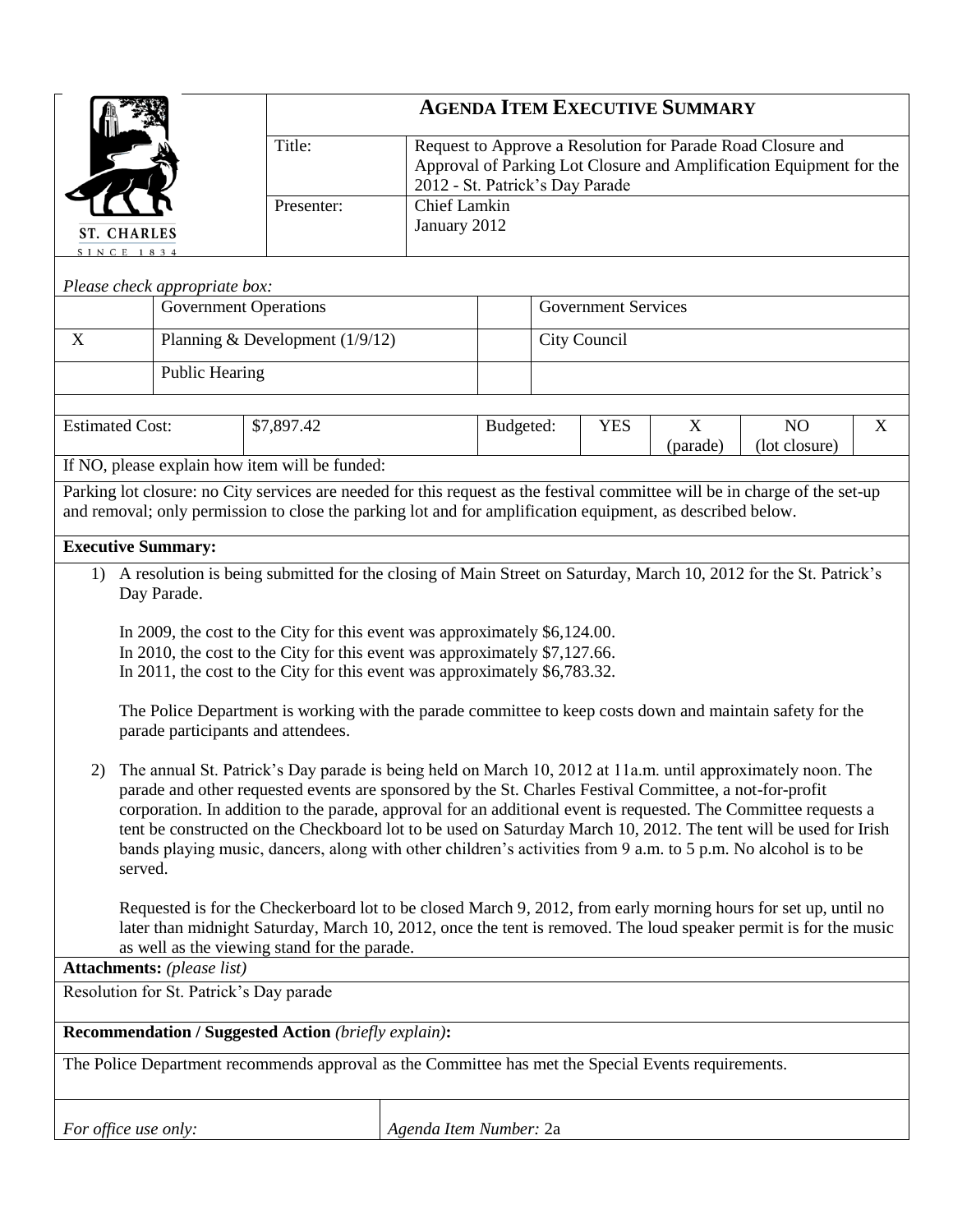## **City of St. Charles, Illinois Resolution No.**

## A Resolution Requesting the Closure of Routes 64 and 31 for the **St. Patrick's Day Parade**

## Presented & Passed by the City Council on  $\qquad \qquad$   $\qquad$   $\qquad$   $\qquad$   $\qquad$   $\qquad$   $\qquad$   $\qquad$   $\qquad$   $\qquad$   $\qquad$   $\qquad$   $\qquad$   $\qquad$   $\qquad$   $\qquad$   $\qquad$   $\qquad$   $\qquad$   $\qquad$   $\qquad$   $\qquad$   $\qquad$   $\qquad$   $\qquad$   $\qquad$   $\qquad$   $\qquad$   $\qquad$   $\qquad$   $\qquad$   $\qquad$   $\qquad$   $\qquad$   $\qquad$   $\qquad$

WHEREAS, the Chamber of Commerce is sponsoring a St. Patrick's Day Parade in the City of St. Charles, and:

WHEREAS, this Parade will require the temporary closure of Main Street (Route 64) and Second Street (Route 31) state highways in the City of St. Charles, and;

WHEREAS, Section 4-408 of the Illinois Highway Code authorizes the Department of Transportation to issue permits to local authorities to temporarily close portions of state highways for such public purposes or needs as parades and local celebrations;

NOW, THEREFORE, BE IT RESOLVED by the City Council of the City of St. Charles that permission to close Main Street (Route 64) and Second Street (Route 31) on Saturday, March 10, 2012 from 10:00 a.m. to 12:00 p.m. be requested of the Department of Transportation;

BE IT FURTHER RESOLVED that if such permission is granted by the Department of Transportation, all highway traffic during the periods of time specified shall be detoured over the following routes:

For westbound on Route 64: south on 5th Avenue (Route 25) to Illinois Avenue, west to 7th Street, north to Route 64. For southbound on Route 31: west on State Street from Route 31 to 7th Street, south on 7th Street to Illinois Street, east on Illinois Street to Route 31. For eastbound Route 64 and northbound Route 31, use the reverse route.

BE IT FURTHER RESOLVED that if such permission is granted by the Department of Transportation, the City of St. Charles assumes full responsibility for the direction, protection and regulation of the traffic during the time the detour is in effect, and all liabilities for damages of any kind occasioned by the closing of the state highway, and it is further agreed that efficient all-weather detours will be maintained to the satisfaction of the Department and conspicuously marked for the benefit of traffic diverted from the state highway.